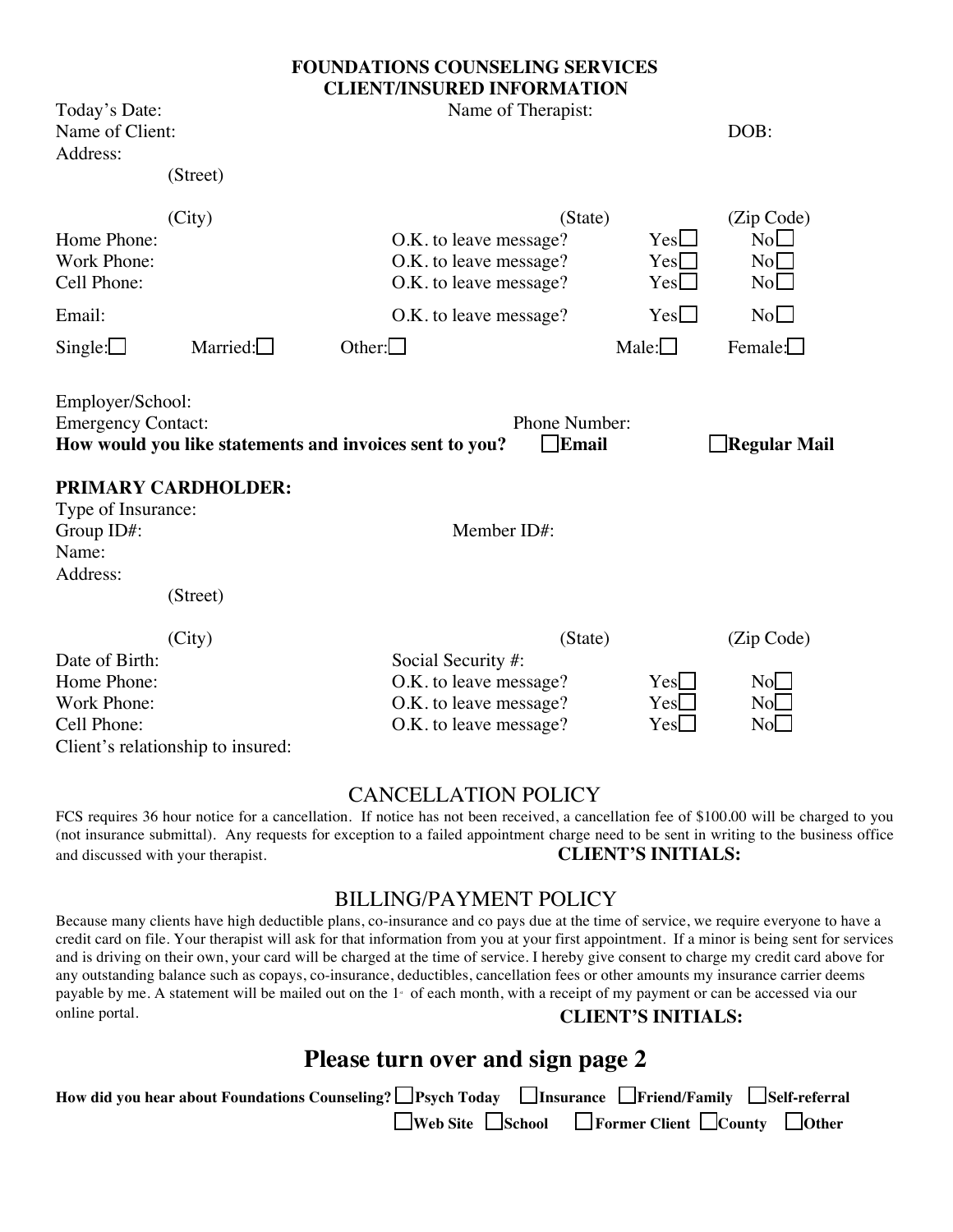# **FOUNDATIONS COUNSELING SERVICES**

It is FCS's policy to bill a client's insurance company, EAP, managed care group, or other paying organization for therapy services performed. Any additional payments (i.e., co-pays, deductibles, etc.) are due prior to therapy.

All payments collected prior to therapy are estimates based on information received from the insurance company/paying organization. Therefore, additional payments may be required (or amounts may be due to the client) based on the accuracy of the insurance company/paying organization's estimate.

Our fees for services are as follows: Intake \$180 Individual Session \$160 Family Session \$160

If you have a balance due we will bill you by mailing you an invoice. Bills are mailed or emailed on a monthly basis. When fees for service are not paid in a timely manner, collection agencies may be utilized in collecting unpaid debts. The specific content of the services (i.e. diagnosis, treatment plan, case notes, testing) is not disclosed. If a debt remains unpaid, it may be reported to credit agencies, and the client's credit report may state the amount owed, time frame and the name of the clinic. If you have provided us with credit card information, we reserve the right to bill your card in accordance with the credit card agreement you have signed.

# COURT APPEARANCES

If for any reason your records are requested for court proceedings or your therapist is asked to testify in court, we require an advanced notice of at least 30 days prior to the scheduled court date. In addition, our standard fee for an appearance in court regardless of actual time spent in court is \$1200/day. This fee is set to compensate the therapist for time taken away from billable time and for any associated costs with the appearance in court.

# REQUESTS FOR INFORMATION FOR COURT PROCEEDINGS

If you would like your records to be released for court proceedings, FCS is required to release this information in accordance with relevant state laws and adherence to ethical codes for LMFT's in the State of MN and AAMFT. To protect the integrity of you therapeutic process and follow said laws and ethical codes Foundations Counseling cannot release information unless a release is granted by all members of the treatment unit or by an order from the court to release the information. Releasing records that were created in context of therapeutic process can compromise the integrity and effectiveness of the process.

# RELEASE /EXCHANGE

I authorize the release or exchange of information from FCS to my insurance company, EAP, managed care group, and/or other paying organization to facilitate payment and continued coverage under the mental health benefit of my policy. I authorize the release of the minimum amount necessary of my personal health information to Kasa Billing Solutions, Inc. and to my insurance company, if applicable, in order to obtain payment for services here. I hereby instruct my insurance to pay directly to Clinician named herein, all benefits payable under my insurance policy upon receipt of claims billing for services rendered.

# ASSIGNMENT OF BENEFITS

I consent to have FCS submit claims on my behalf to my insurance company, EAP, managed care group, or other paying organization and receive payment according to the guidelines of my policy.

# AUTHORIZATION FOR THE TREATMENT OF MINORS OR PERSONS UNDER GUARDIANSHIP

I authorize FCS to provide mental health services and/or treatment to my child or person for whom I am guardian.

# INFORMED CONSENT FOR TREATMENT

A copy of FCS "Information About and Informed Consent for Psychological Services" has been given to me. I understand its contents and agree to abide by its terms to include giving general consent for treatment. I may at any time decline specific recommendations. General consent for treatment includes evaluation, psychotherapy, involvement in treatment planning, and psychological testing (if indicated).

Signature indicates acceptance and agreement of the above stated Foundations Counseling policies and practices

(Signature) (Date)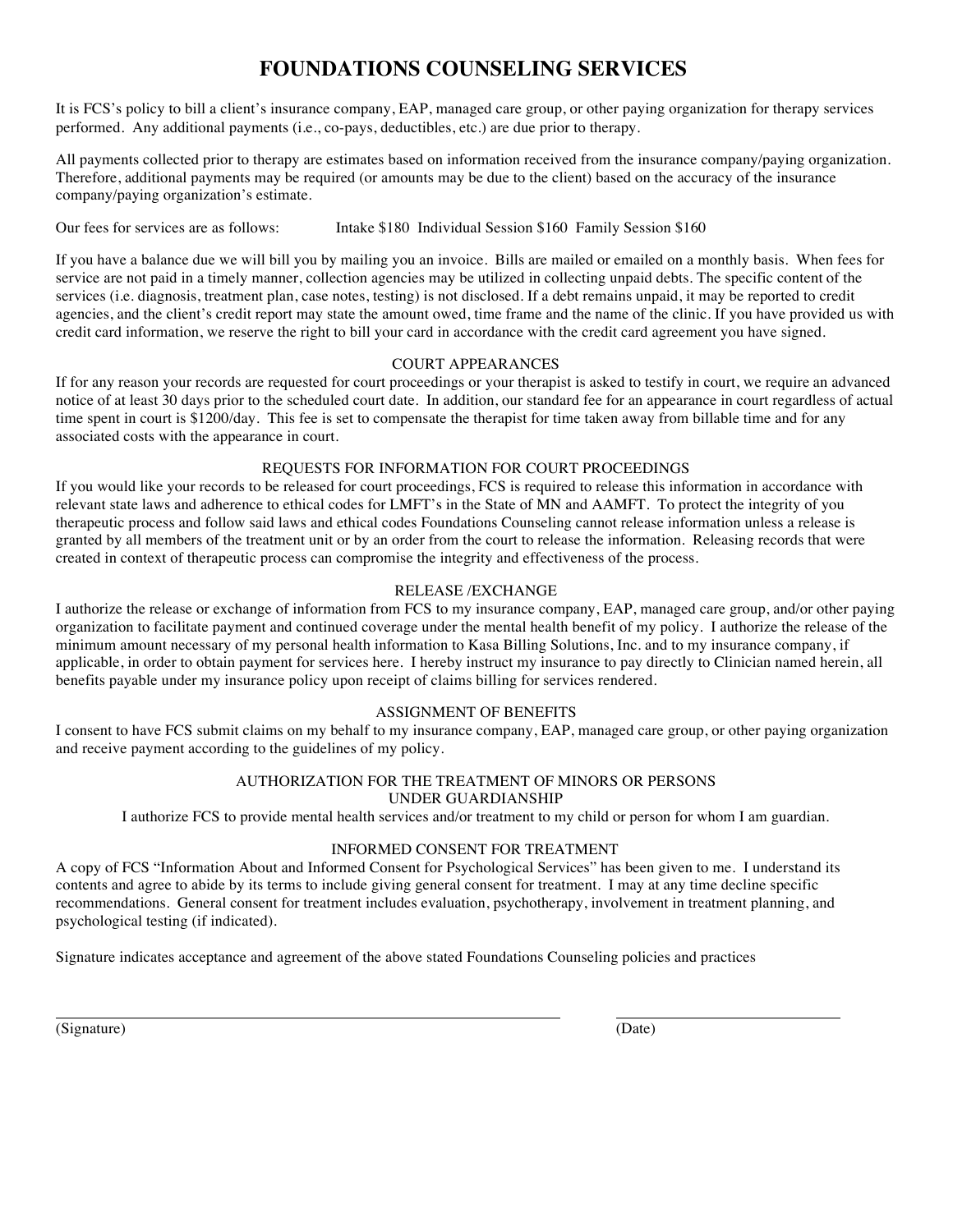# **FOUNDATIONS COUNSELING SERVICES**

# **INFORMATION AND INFORMED CONSENT ABOUT OUR PSYCHOLOGICAL SERVICES**

The Foundations Counseling Services is staffed with individuals with training in marriage and family therapy, child development and psychology. We are committed to providing quality counseling and mental health care. Effective therapy requires a working partnership between client and therapist. In order to engage in such a partnership, you need to know abut your rights and responsibilities as a client.

# **Getting to Know You**

In the first session you will complete introductory paperwork and meet with your therapist. You will talk about your reasons for coming and your current situation. You will be asked questions about the history of your family as well as your own history. You and your therapist will develop a treatment plan focusing on your behavioral health needs within your first two sessions. The frequency of your sessions will be based on your individual assessment.

# **Treatment Process**

Therapy is not easily described in general statements. It varies depending on the personalities of the therapist and client, and the particular problems you bring forward. There are many different methods your therapist may use to deal with the problems you would like to address. You and your therapist will work together to identify treatment goals; the length of time in therapy will vary according to your individual needs and will be discussed throughout the course of your care. Therapy is not like a medical doctor visit; instead, it calls for a very active effort on your part. In order for the therapy to be successful, you will have to work on things we talk about both during sessions and at home.

Therapy can have benefits and risks. Since therapy often involves discussing unpleasant aspects of your life, you may experience uncomfortable feelings like sadness, guilt, anger, frustration, and helplessness. On the other hand, therapy has also been shown to have benefits such as better relationships, solutions to specific problems, and significant reduction in feelings of distress. But there are no guarantees of what you will experience as therapy can be of significant assistance to some clients, of some assistance to others, and of no assistance to other clients.

For some clients in therapy, thoughts and feelings of suicide can arise. It is important for you to inform your therapist if you begin to experience suicidal thoughts or feelings in order for the proper therapy help be provided to you.

# **Privacy and Mandated Reporting**

Please see the "Notice of Privacy Practices" for a complete description of the uses and disclosures of your Protected Health Information (PHI).

As a part of clinical practice, therapists have the right and an obligation to consult with and receive supervisory assistance regarding their work with clients. The purpose of such consultation is to increase the effectiveness of the treatment. In consultation, clinical staff take care to assure that the client's identity is protected and that any information conveyed to another mental health professional will be kept private.

**Email, Cell Phone and Fax Communications**: It is very important to be aware that communication by email, cell phone and fax can be relatively easily accessed by unauthorized people and as such the privacy and confidentiality of such communication can be compromised. Emails, in particular, are vulnerable to unauthorized access due to the fact that servers have unlimited and direct access to all emails that go through them. Faxes can easily be sent erroneously to the wrong address. Please notify your clinician at the beginning of treatment if you decide to avoid or limit the use of email, cell phone or fax communication.

# **Records**

Laws and standards require that we keep records of services provided to clients. You are entitled to receive a copy of the records, or your therapist can provide a summary for you instead. Because these are professional records, they can be misinterpreted and/or upsetting to untrained readers. Therefore, if you wish to see your records, it is recommended that you review them with your therapist so that you can discuss them with him/her.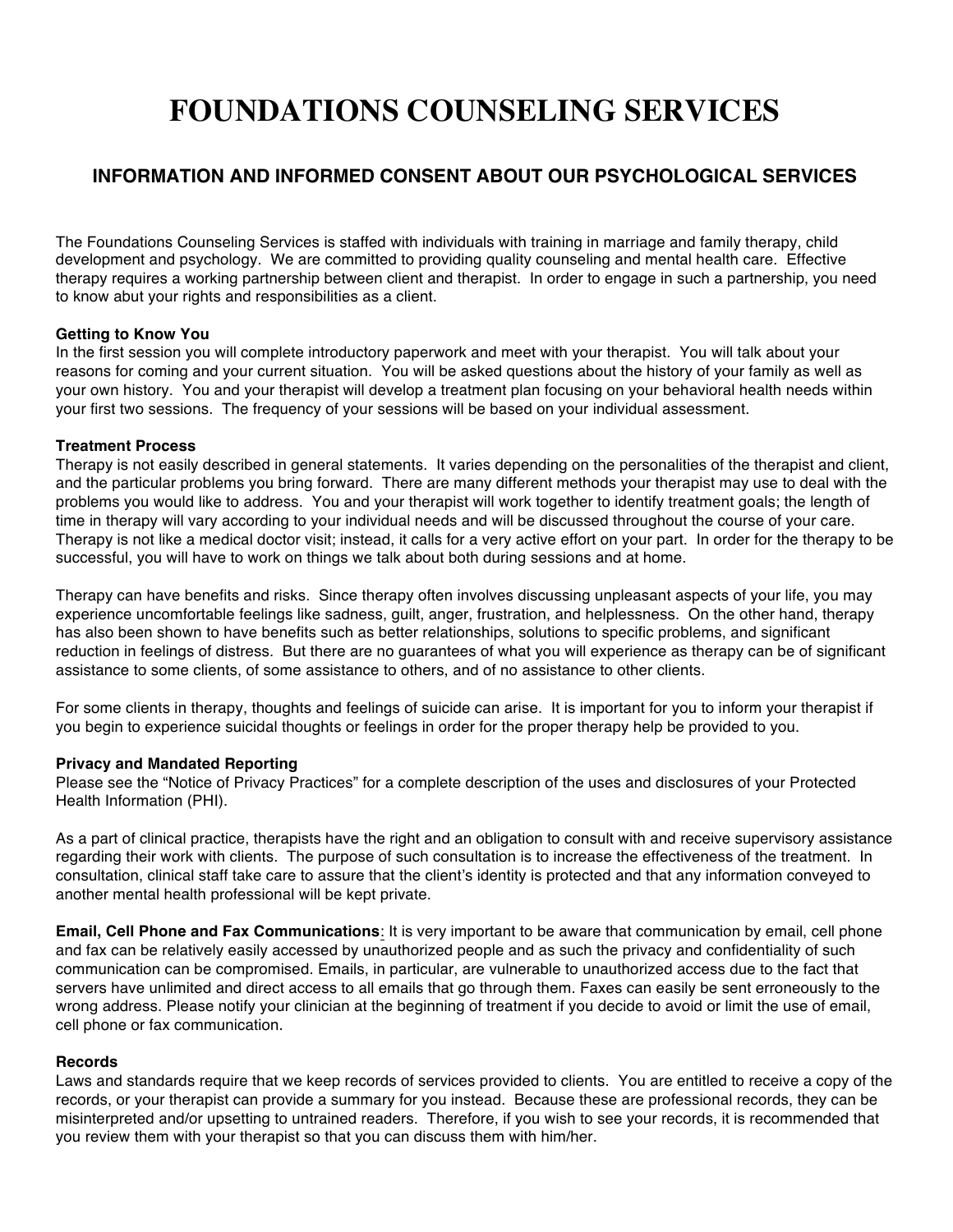If another professional has referred you to FCS you will be asked to sign a General Authorization Form to allow your therapist to consult with the referring professional. You have the right to decide whether or not to sign the General Authorization Form.

**Electronic Records:** FCS maintains all records related to treatment by electronic means on a secure server maintained by Kasa Solutions, Inc. that is in compliance with all regulations related to the confidentiality of protected health information. If you would like more information related to the manner in which your confidentiality is protected under this system, it is available upon your request.

#### **Payments/Insurance Reimbursement**

You will be expected to pay for each session at the time it is held, unless we agree otherwise or unless you have insurance coverage that requires another arrangement. Payment schedules for other professional services will be agreed to when they are requested.

If you have a health insurance policy, it will usually provide some coverage for mental health treatment. Your therapist will provide you with whatever assistance he/she can in helping you receive the benefits to which you are entitled; however, you are responsible for full payment of fees. It is important that you find out exactly what mental health services your insurance policy covers. If you have questions, it is often helpful to call your plan administrator. We can provide you with whatever information we can based on our experience, and will help you to understand the information you receive from your insurance company. If it is necessary to clear up any confusion, we can call the company on your behalf.

Due to the rising costs of health care, insurance benefits have increasingly become more complex. It is sometimes difficult to determine exactly how much mental health coverage is available, and plans often require an authorization before they provide reimbursement for services. These plans are often limited to short term treatment approaches, and it may be necessary to seek approval for more therapy after a certain number of sessions.

Most insurance companies require that you authorize your therapist to provide the company with a clinical diagnosis. Oftentimes the therapist has to provide additional clinical information such as treatment plans or summaries. This information will become part of the insurance company's files. If requested, your therapist will provide you with a copy of any reports sent to your insurance company.

Once insurance coverage information is obtained, you and your therapist will discuss what you can expect to accomplish with the benefits you have and what will happen if they run out before you feel ready to end therapy sessions. It is important that you always have the option to pay for therapy services yourself to avoid the issues described above.

# **Code of Ethics**

You have the right to obtain a copy of the code of ethics from the Board of Marriage and Family Therapy, 2829 University Ave, SE, STE 330, Minneapolis, MN 55414-3222.

#### **Areas of Competence**

As a client, you have a right to request a written statement of competencies by the mental health professional providing services to you. You also have a right to be informed of treatment alternatives in understandable terms and to know the costs of those services.

# **Emergency Services**

As a part of our services to clients, we provide a 24 hour voice messaging service by calling our office phone number 952- 393-6828. Phone calls made after business hours will be answered by a recording, after which you can choose to leave a message.

# **Staff Rights**

Professional and support staff at Foundations Counseling Services have the right to expect respectful treatment by clients in the course of offering services. This includes the right to expect that agreements reached about payment amounts and procedures and about appointment times will be honored by each client.

#### **Complaints**

If you feel you have been treated poorly or not received competent treatment services, we encourage you to discuss your concerns with your therapist. If your concerns are not addressed you can register a written complaint to the MN Board of Marriage and Family Therapy at 612-617-2220.